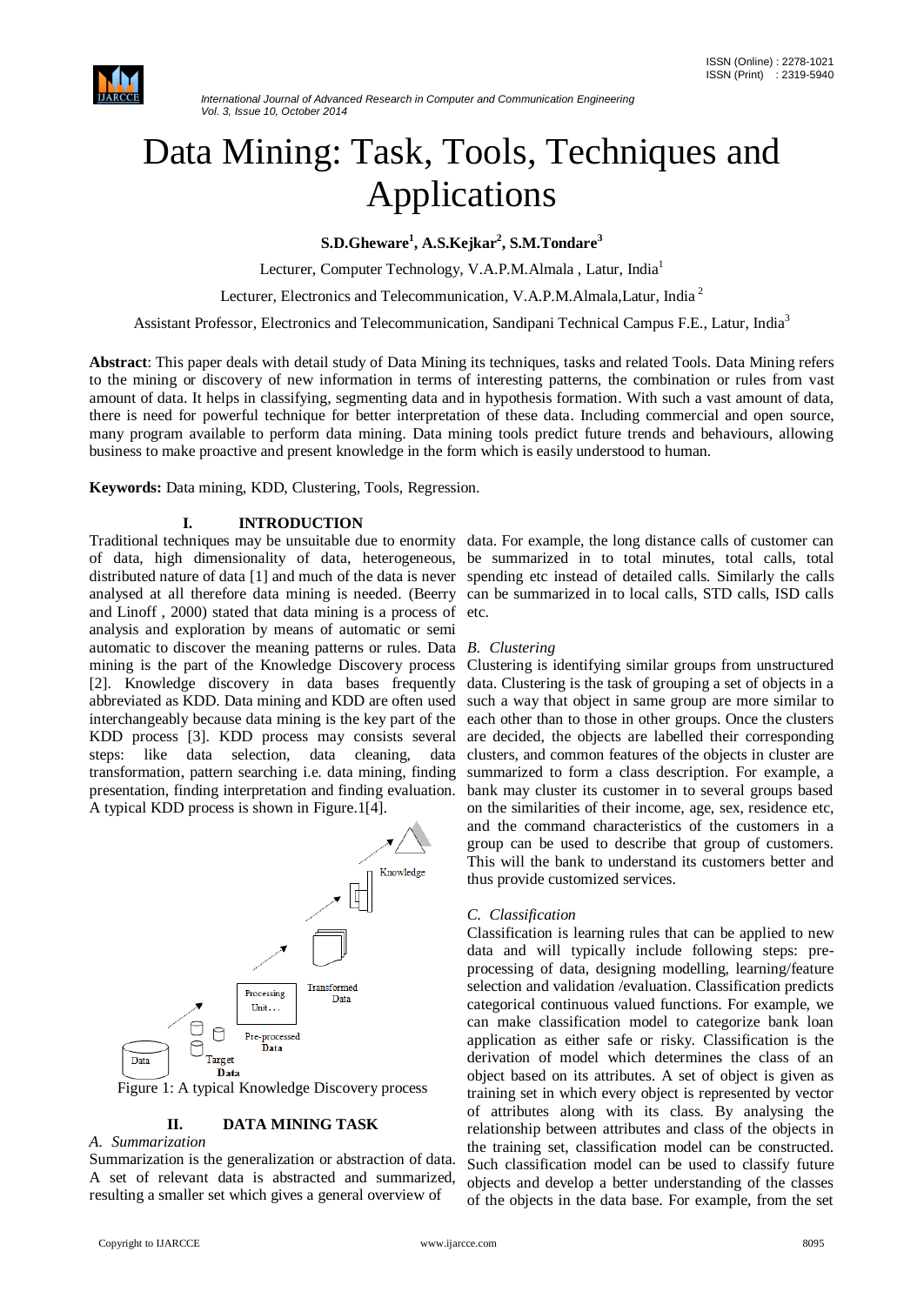

of loan borrowers (Name, Age, and Income) who serve as states or variable while edges represents dependencies training set, a classification model can be built, which between nodes. From figure we can see that rush hour, bad concludes bank loan application as either safe or risky. (If weather or accident affect the traffic which in turn causes  $age = Youth then Loan decision = risky)$ .

traffic jam.

#### *D. Regression*

Regression is finding function with minimal error to model data. It is statistical methodology that is most often used for numeric prediction. Regression analysis is widely used for prediction and forecasting, where its use has substantial overlap with the field of machine learning. Regression analysis is also used to understand which among the independent variables are related to the dependent variable, and to explore the forms of these relationships. In restricted circumstances, regression analysis can be used to infer causal relationships between the independent and dependent variables. However this can lead to illusions or false relationships, so cautions advisable [5] for example, correlation does not imply causation.

#### *E. Association*

Association is looking for relationship between variables or objects. It aims to extract interesting association, correlations or casual structures among the objects i.e. the appearance of another set of objects in [3]. The association rules can be useful for marketing, commodity management, advertising etc. Association rule learning is a popular and well researched method for discovering interesting relations between variables in large databases. It is intended to identify strong rules discovered in databases using different measures of interestingness[6] and based on the concept of strong rules presented in [7] , introduced association rules for discovering regularities between products in large-scale transaction data recorded by point-of-sale (POS) systems in supermarkets. For example, the rule {Onions, potatoes} {burger} found in the sales data of a supermarket would indicate that if a customer buys onions and potatoes together, he or she is likely to also buy hamburger meat. Such information can be used as the basis for decisions about marketing activities such as, e.g., promotional pricing or product placements. In addition to the above example from market basket analysis association rules are employed today in many application areas including Web usage mining, intrusion detection, Continuous production, and bioinformatics.

#### **III. DATA MINING TECHNIQUES**

Data mining adopt its technique from many research areas, including statics machine learning, database systems, rough sets, visualization and neural networks.

#### A. *Statistical Approach*

Statistical models are built from a set of training data. Many statistical tools have been used for data mining including, Bayesian network, correlation analysis, regression analysis and cluster analysis. For example simple Bayesian network for traffic jam problem is given in figure 2. In the Bayesian network nodes represents



Figure 2. Example of an unacceptable low-resolution image

#### *B. Machine Learning Approach*

The most common machine learning methods used for data mining include conceptual learning, inductive concept learning and decision tree induction. By following the path from root to leaf node an objects class can be determine by decision tree. Decision trees are induced from the training set and decision trees give classification rules. A simple decision tree is given in Figure.3 [8], it determines the car's mileage from its size, transmission type and weight. The leaf nodes are in square boxes.



Figure 3. A simple decision tree [8]

From decision tree we can conclude, for example, large size; heavy weight car will have low mileage. Nodes represent three classes of mileage.

#### **IV***.* **DATA MINING TOOLS**

Here are parts of the table with the active tools in [9] as License code: CO - commercial, OS - open source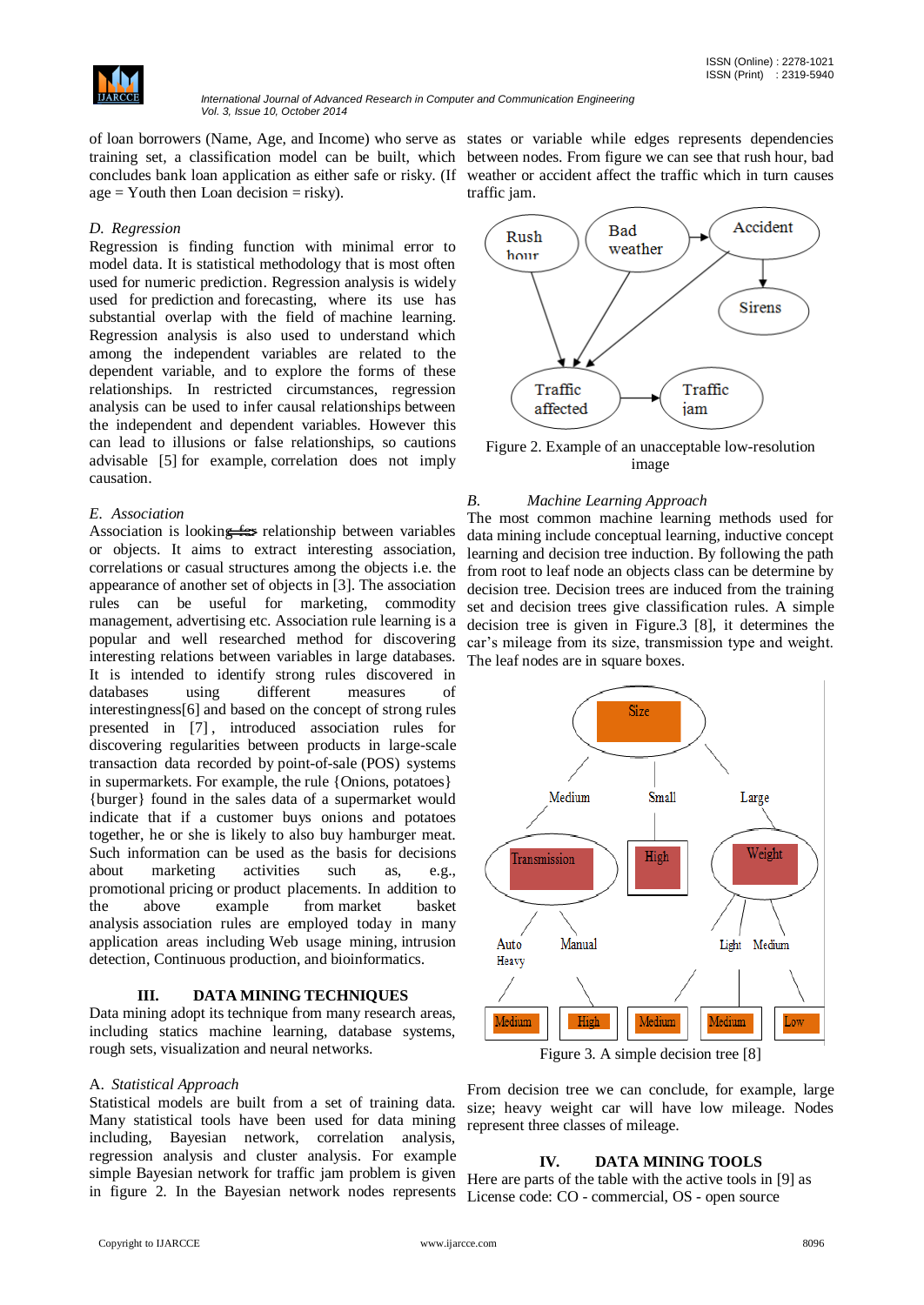

*International Journal of Advanced Research in Computer and Communication Engineering Vol. 3, Issue 10, October 2014*

TABLE I: Active tools used in Data mining

| Tool                                            | Company                     | License | <b>Remarks</b>                                                                                                                                                                          |
|-------------------------------------------------|-----------------------------|---------|-----------------------------------------------------------------------------------------------------------------------------------------------------------------------------------------|
| 11 Ants                                         | 11 Ants<br><b>Analytics</b> | CO      | family of data mining tools with a focus on<br>business applications                                                                                                                    |
| <b>ADAPA</b>                                    | Zementis<br><b>Inc.</b>     | CO      | Develops the ADAPA decision engine which is<br>a framework to deploy, integrate.                                                                                                        |
| Coheris SPAD                                    | Coheris                     | CO      | company provides also solutions for text mining.<br>former company SPAD                                                                                                                 |
| $D2K - 1$<br>Data<br>to<br>Knowledge            | U. of Illinois              | CO/OS   | additional tools for EA and text mining, tool I2K<br>for images under development, free academic<br>version, see Alcala09, no developments since<br>2004                                |
| Data Applied                                    | Data<br>Applied             | CO      | web service for Data Analysis, SAAS                                                                                                                                                     |
| <b>DataDetective</b>                            | <b>Sentient</b>             | CO      | with tools for fuzzy matching, applications on<br>CRM, crime analysis, fraud detection                                                                                                  |
| GhostMiner                                      | FOS Poland<br>/ Fujitsu     | CO      | multi model support                                                                                                                                                                     |
| IBM SPSS Modeler                                | <b>IBM</b>                  | CO      | former Clementine, now in cooperation with<br>IBM, Predictive Analytics Software (PASW),<br>SPSS is an IBM company since 2009                                                           |
| Revolution<br>R<br>Enterprise                   | Revolution<br>Analytics     | OS/CO   | based on open source software R with many<br>additional tools for big data (e.g. Hadoop<br>database coupling,<br>and<br>support)<br>some<br>commercial parts also free for academic use |
| Salford<br>Predictive  <br>Modeling Suite (SPM) | Salford<br><b>Systems</b>   | CO      | includes former separate tools CART, MARS,<br>TreeNet, Random Forests                                                                                                                   |
| <b>SAS Enterprise Miner</b>                     | SAS<br>Institute            | CO      | one of the world's leading tools, enterprise<br>oriented                                                                                                                                |

### **V. CHALLENGES**

data, scalability, complex and heterogeneous data, data quality, data ownership and distribution, privacy preservation, streaming data this are the challenges are consumption and services. It is natural that the quantity of faced by data mining.

#### *A. High dimensional spare data:*

High dimensional spare data significantly deteriorate the reliability of the models derived from the data [10] improved quality of customer service and good customer common approaches are to employ dimension reduction or retention and satisfaction. Here is the list of examples of future selection [11] to reduce data dimension or to data mining in retail industry: carefully include additional samples to alleviate the data scarcity, such as generic unsupervised learning methods in  $\bullet$ data mining.

#### *B Uncertain Data*

Uncertain data are special type of data reality where each data field is subjected to some random/error distribution. For example, each recording location of GPS system is represented by mean value and variances to indicated expected errors; for uncertain data major challenge is that each data item is represented as sample distributions but not as single value, so most of the existing data mining algorithms cannot be directly applied. Error aware data mining utilizes the mean and variance values with respect to each single data item to build Naive Bayes model for classification. Similar approaches have also been applied for decision tree or database queries.

#### *C Incomplete Data*

Incomplete data [10] refers to the missing of data field values for some samples. The missing values can be caused by different realities, such as the malfunction of a sensor node, or some systematic policies to intentionally skip some values. For example, dropping some sensor node readings to save power for transmission. While most modern data mining algorithms have in-built solutions to handle missing values, data imputation is an established research field that seeks to impute missing values to produce improved models.

## **VI. DATA MINING APPLICATIONS**

Various fields uses data mining technologies because of fast access of data and valuable information from vast amount of data. Data mining technologies have been applied successfully in many areas like marketing, telecommunication, fraud detection, and finance, medical and so on. Some of the application is listed below.

#### *A. Financial Data Analysis*

The financial data in banking and financial industry is generally reliable and of high quality which facilitates the systematic data analysis and data mining. Here are the few typical cases: Design and construction of data warehouses for multidimensional data analysis and data mining. Loan payment prediction and customer credit policy analysis. Classification and clustering of customers for targeted marketing. Detection of money laundering and other financial crimes.

### *B. Retail Industry*

High dimensional spare data, uncertain data, incomplete Data Mining has its great application in Retail Industry because it collects large amount data from on sales, customer purchasing history, goods transportation, data collected will continue to expand rapidly because of increasing ease, availability and popularity of web. The Data Mining in Retail Industry helps in identifying customer buying patterns and trends. That leads to

- Design and Construction of data warehouses based on benefits of data mining.
- Multidimensional analysis of sales, customers, products, time and region.
- Analysis of effectiveness of sales campaigns.
- Customer Retention.
- Product recommendation and cross-referencing of items.

#### *C. Telecommunication Industry*

Today the Telecommunication industry is one of the most emerging industries providing various services such as fax, pager, cellular phone, Internet messenger, images, email, web data transmission etc. Due to the development of new computer and communication technologies, the telecommunication industry is rapidly expanding. This is the reason why data mining is become very important to help and understand the business. Data Mining in Telecommunication industry helps in identifying the telecommunication patterns, catch fraudulent activities, make better use of resource, and improve quality of service. Here is the list examples for which data mining improve telecommunication services as

- Multidimensional Analysis of Telecommunication data.
- Fraudulent pattern analysis.
- Identification of unusual patterns.